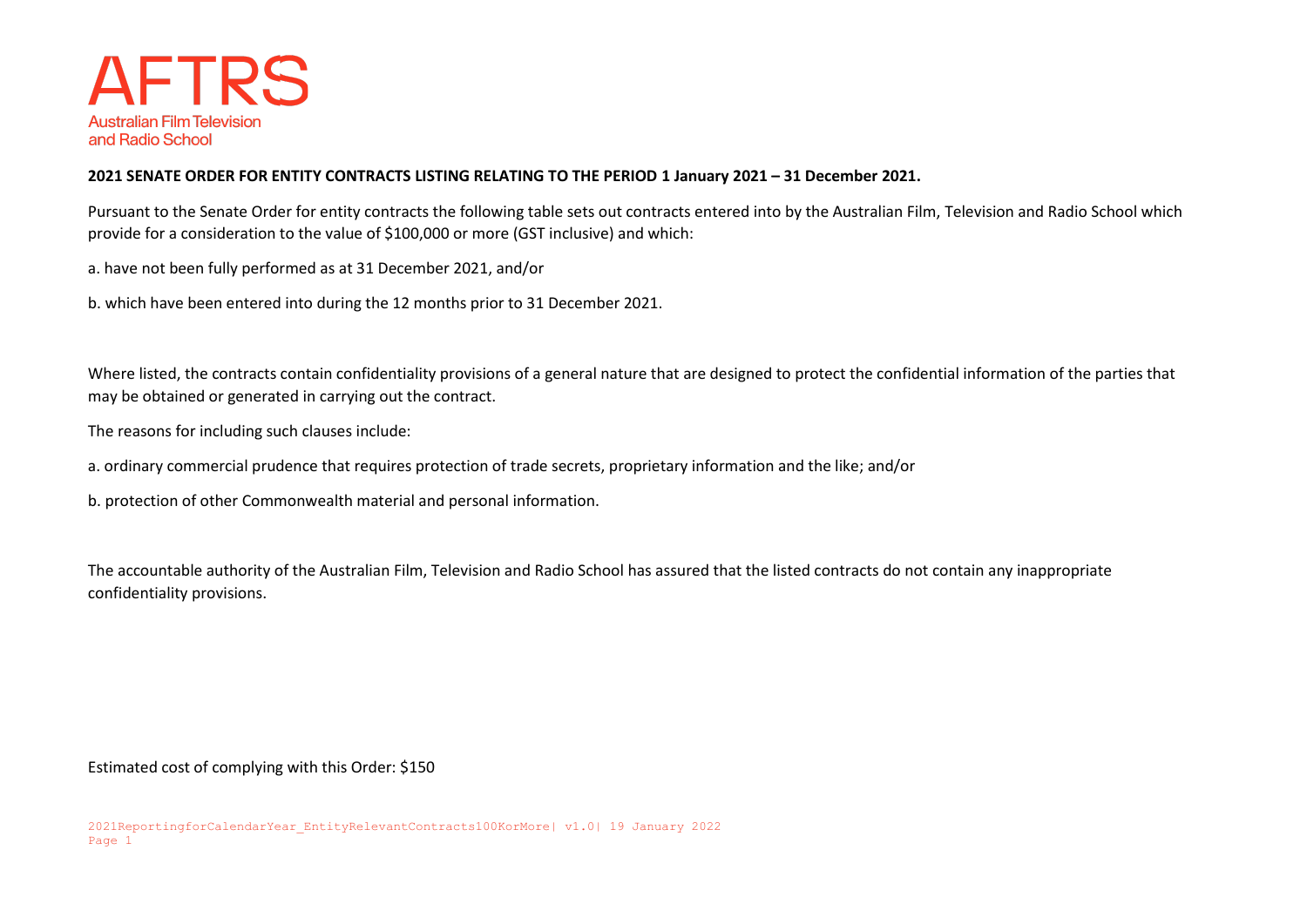

| Contractor                                                                                                 | Value of<br>Contract | <b>Subject Matter</b>                                                                 | Commencement<br><b>Date</b> | Anticipated<br><b>End Date</b> | <b>Contract contains</b><br>provisions<br>requiring the<br>parties to<br>maintain<br>confidentiality of<br>any of its<br>provisions<br>[True/False] | Reason(s) | Contract<br>contains 'Other<br>requirement of<br>confidentiality'<br>[True/False] | Reason(s)2                  |
|------------------------------------------------------------------------------------------------------------|----------------------|---------------------------------------------------------------------------------------|-----------------------------|--------------------------------|-----------------------------------------------------------------------------------------------------------------------------------------------------|-----------|-----------------------------------------------------------------------------------|-----------------------------|
| Carsingha<br><b>Investments Pty</b><br><b>Limited ATF</b><br>Carsingha<br><b>Investments Unit</b><br>Trust | \$74,016,842         | lease of AFTRS NSW premises                                                           | 1/02/2008                   | 31/01/2023                     | <b>FALSE</b>                                                                                                                                        | N/A       | <b>FALSE</b>                                                                      | N/A                         |
| Canon Finance<br>Australia Pty Ltd                                                                         | \$106,208            | Printer supply rental<br>agreement                                                    | 21/11/2019                  | 20/11/2024                     | <b>FALSE</b>                                                                                                                                        | N/A       | <b>FALSE</b>                                                                      | N/A                         |
| Cleansurance<br>Australia Pty Ltd                                                                          | \$501,578.69         | cleaning services                                                                     | 1/11/2018                   | 30/10/2021                     | <b>FALSE</b>                                                                                                                                        | N/A       | <b>FALSE</b>                                                                      | N/A                         |
| <b>KPMG</b>                                                                                                | \$283,590            | Internal audit                                                                        | 1/08/2021                   | 31/07/2023                     | <b>FALSE</b>                                                                                                                                        | N/A       | <b>TRUE</b>                                                                       | Commercial in<br>confidence |
| Origin Energy<br><b>Electricity Limited</b>                                                                | \$879,044            | <b>Electrical Sale Agreement</b>                                                      | 1/07/2020                   | 30/06/2023                     | <b>FALSE</b>                                                                                                                                        | N/A       | N/A                                                                               | N/A                         |
| Outcomex Pty Ltd                                                                                           | \$120,844            | networking equipment &<br>maintenance                                                 | 13/02/2018                  | 12/02/2023                     | <b>FALSE</b>                                                                                                                                        | N/A       | <b>FALSE</b>                                                                      | N/A                         |
| Outcomex Pty Ltd                                                                                           | \$710,488            | Cisco Subscriptions and<br>Support                                                    | 01/07/2021                  | 30/06/2026                     | <b>FALSE</b>                                                                                                                                        | N/A       | <b>FALSE</b>                                                                      | N/A                         |
| Outcomex Pty Ltd                                                                                           | \$1,080,312          | Network Infrastructure<br>Refresh - Enterprise<br>Switching, Wireless and<br>Security | 13/08/2021                  | 03/04/2022                     | <b>FALSE</b>                                                                                                                                        | N/A       | <b>TRUE</b>                                                                       | Commercial in<br>confidence |
| Quest Effect Pty Ltd                                                                                       | \$907,200            | security services                                                                     | 1/11/2018                   | 30/10/2021                     | <b>FALSE</b>                                                                                                                                        | N/A       | <b>FALSE</b>                                                                      | N/A                         |